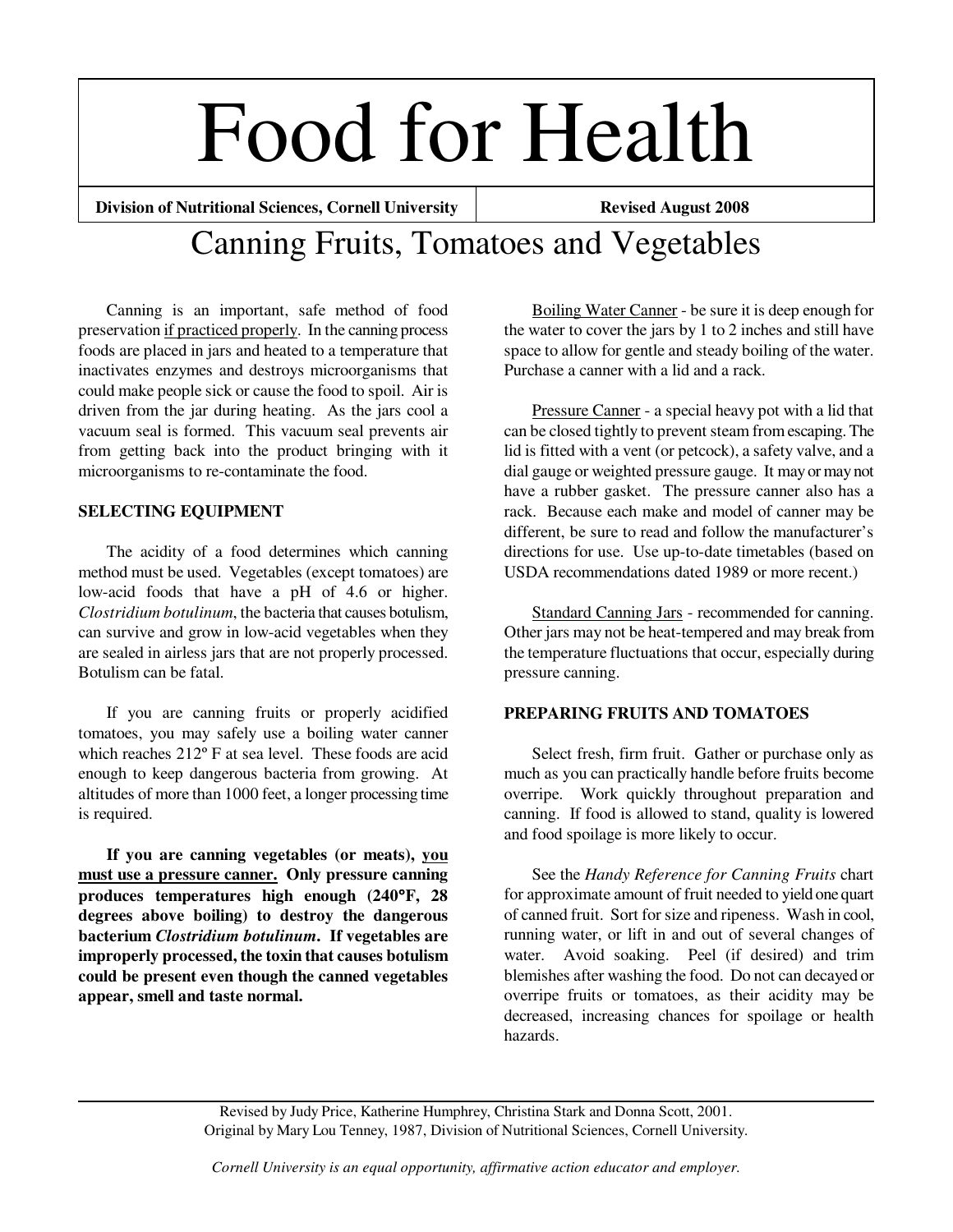#### **SPECIAL NOTES FOR CANNING TOMATOES**

 Ripe and under-ripe tomatoes, whether green, red or yellow, may be processed in a boiling water canner. Do not can tomatoes that are over-ripe, moldy or from dead or frost-killed vines. These tomatoes may have an overload of microorganisms that could cause spoilage, or have a lower acidity that could cause a dangerous product.

 To prevent spoilage and ensure safety, add bottled lemon juice directly to each jar before filling it (1 tablespoon per pint, 2 tablespoons per quart) or U.S.P. grade citric acid (¼ teaspoon per pint, ½ teaspoon per quart). Two tablespoons of 4 to 6 percent vinegar per pint jar, or 4 tablespoons per quart may be used, however vinegar may cause undesirable flavor changes. In overripe tomatoes, the addition of lemon juice, citric acid or vinegar cannot adequately increase the acidity enough to assure safety.

 Sugar may be added to tomatoes to mask any sour flavor from lemon juice or citric acid. If desired, add 1 teaspoon of sugar per pint jar, 2 teaspoons per quart jar.

 Tomatoes may be canned in a boiling water canner or a pressure canner, using up-to-date methods and timetables to assure adequate heat penetration for either hot or raw pack.

## **PACKING THE JARS**

 Follow up-to-date directions for either hot pack or raw pack. In the hot pack method, food is briefly boiled in water, syrup or juice and packed hot into hot jars. Then the cooking liquid or boiling water is added. In the raw pack method, raw foods are packed in jars and covered with boiling water, syrup or juice. For tomatoes and some fruits, process time will be longer for raw packed food than for hot packed.

 The hot pack method has several advantages over raw pack. Heated fruits are easier to pack into jars because they are softer. There is less floating fruit because air is drawn out of the tissues by cooking. As a result, more can be put into each jar, and fewer jars are used for the same amount of food. The processing time is usually shorter for hot-packed foods. The color of fruits such as apples or peaches is better protected.

 Generally, acid foods such as fruits and tomatoes should be packed leaving ½ inch headspace above the food and liquid. Headspace is the space between the food or liquid and the top of the jar. If the jars are too full, some of the contents bubble out (siphon) during heat

processing and leave food on the sealing surfaces so that jars may not seal. Too much headspace requires a longer processing time to exhaust all air from the jar.

Use a jar funnel (either metal or plastic) to fill jars quickly and easily. After filling jars, run a plastic spatula (to prevent scratching jar) around the inside of the jar to remove air bubbles.

 Closing Jars - Wipe jar rims and threads with a clean, damp cloth or paper towel to remove any bits of food that might prevent a seal. Follow manufacturer's directions for preheating lids and for tightening screw bands. Cover with a new lid, putting the circle of sealing compound against the glass. Screw on the metal ring (screw band) until it naturally stops. Then give it one hard twist.

#### **SWEETENING FRUIT**

 Sugar syrup is used to sweeten fruit and to help the fruit hold its shape, color and flavor; however, it does not preserve the fruit.

 Make a syrup of sugar and water to use when hot or raw packing fruit. A mild-flavored honey may replace as much as half the sugar called for in canning. Do not use brown sugar or molasses, sorghum or other strong flavored syrups. Their flavor overpowers the fruit flavor and they may darken the fruit. Sugar syrups of different concentrations are listed on the *Handy Reference for Canning Fruits* chart.

 If using artificial sweeteners, add these just before serving the fruit. Saccharin-based sweeteners can turn bitter during processing. Aspartame-based sweeteners lose their sweetening power when heated.

 Canning without Sugar – Sugar adds sweetness and helps fruit hold its shape, color and flavor. Sugar may be omitted because it does not prevent spoilage. To can without sugar, use the fruit's own juice, added water or fruit juice and follow regular processing methods and time.

 Preventing Fruit from Darkening – When canning light colored fruits, such as apples, pears and peaches you may:

 $\triangleright$  Use a commercial ascorbic acid mixture. (Read the label on the container for the amount to use.)

or

 $\triangleright$  Drop the fruit into a solution made by using 1 teaspoon crystalline ascorbic acid (vitamin C) or 3000 mg. crushed tablets to 1 gallon of cool water.

or

 $\triangleright$  Immerse the peeled fruit in a sugar syrup.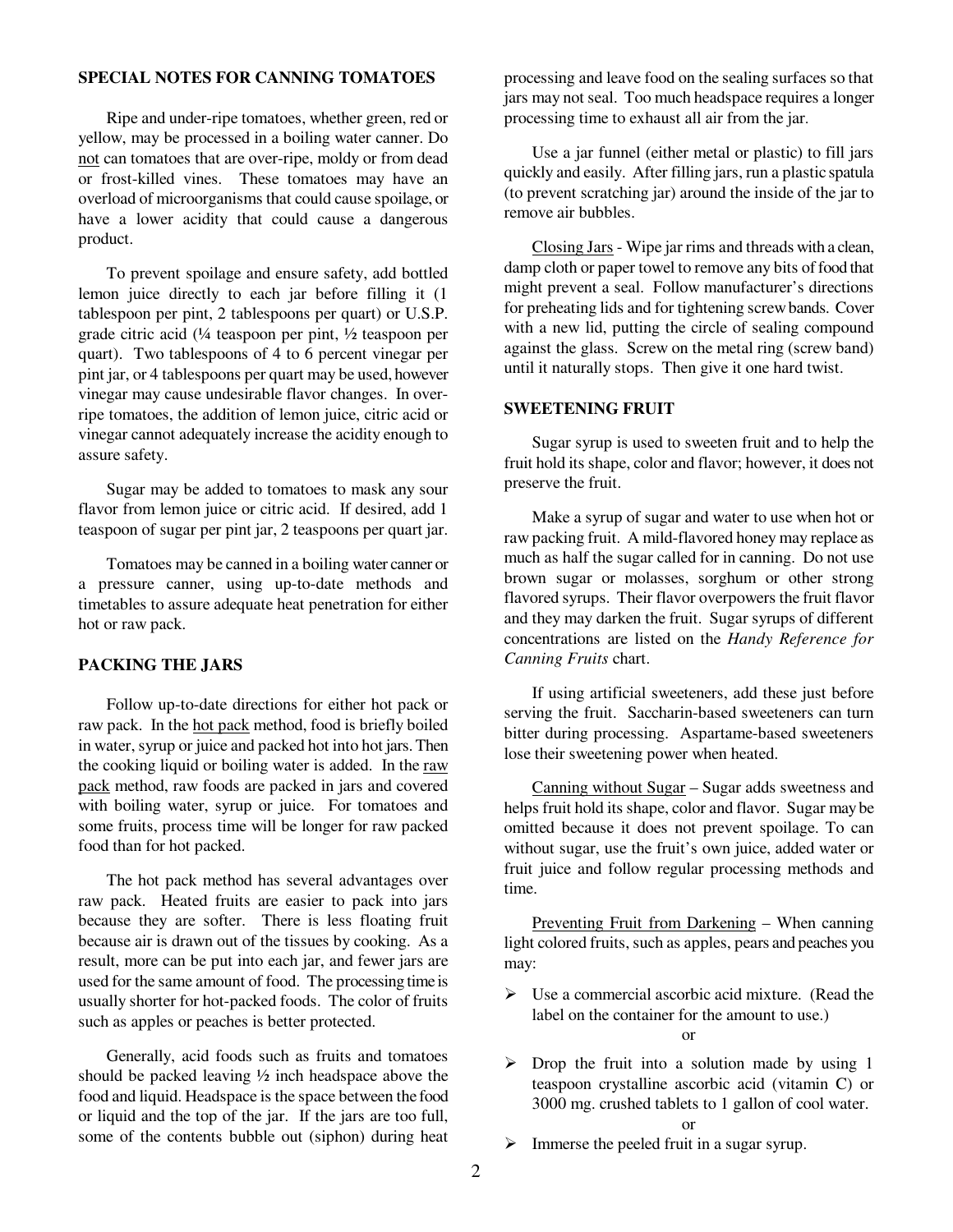$\triangleright$  Drop fruit into a citric acid or lemon juice solution (1) teaspoon U.S.P. grade citric acid per gallon water or ¾ cup lemon juice per gallon water).

# **PROCESSING IN A BOILING WATER CANNER**

- 1. Use a rack to keep jars from touching canner bottom and to allow heat to reach all sides of the filled jars.
- 2. Put jars into canner that is half filled with boiling water.
- 3. Add additional boiling water, if needed, to bring water to 1 to 2 inches above the jar tops. Pour water between jars, not directly on them. Place a wellfitting cover on canner. If a pressure canner is used for boiling water canning, leave the cover unfastened and the petcock open to prevent buildup of pressure.
- 4. Bring water back to a gentle rolling boil. Then, set a timer for recommended processing time. Watch closely to keep water boiling gently and steadily. Add boiling water, if necessary, to keep jars covered with at least 1 inch of water.
- 5. When timer sounds, remove canner lid and turn off the heat. After 5 minutes remove jars from canner. Spoilage could occur if jars are left in hot water. For additional information, see the section on FINISHING THE JOB on page 4.

## **PREPARING VEGETABLES**

 Select young, tender vegetables. Gather or purchase only as much as you can practically handle in 2 or 3 hours. Work quickly. If food is allowed to stand, quality is lowered and food spoilage is more likely to occur.

 Yield will depend on quality, ripeness, size and variety. See the *Handy Reference for Canning Vegetables* chart for approximate amounts of vegetables needed to yield one quart of canned vegetables. Sort for size and maturity. Wash in cool, running water or lift in and out of several changes of water. Avoid soaking. Trim blemishes and peel, if desired. Do not can decayed food.

 Packing the Jars - Follow either hot pack or raw pack directions using water as the liquid. For details, see section on PACKING THE JARS on page 2.

 Adding Salt - Salt is added to vegetables for flavor, not to preserve them. Exceptions are pickles and sauerkraut. If you choose to use salt, add ½ teaspoon to each pint jar, 1 teaspoon to each quart jar.

# **PROCESSING IN A PRESSURE CANNER**

- 1. Follow manufacturer's directions for use, particularly the instructions for checking the canner before and during use and the instructions regarding audible hissing, jiggling or rocking of the weighted gauge. (Note: USDA does not recommend the use of a pressure saucepan for canning.)
- 2. Have 2 to 3 inches of boiling water in the canner.
- 3. Arrange jars on a rack so steam can flow freely around each one.
- 4. Fasten canner lid securely so no steam escapes around the rim.
- 5. Watch for steam to escape steadily through the petcock. Let steam escape for 10 minutes. This "venting" (exhausting) step is very important to remove all air from the canner. Air trapped in the canner will cause inadequate or unsafe processing of food by giving inaccurate readings.
- 6. Close petcock or place weighted gauge on canner. When the correct pressure is reached, immediately set a timer for the required canning time. Pressure canning of most vegetables is done at 11 lbs. in a dial gauge canner and 10 lbs. in a weighted gauge canner. Altitude adjustments must be made in a dial gauge canner operated above 2000 feet, and in a weighted gauge canner operated above 1000 feet above sea level.
- 7. Be sure that pressure stays constant. If pressure fluctuates, regulate it immediately by adjusting the heat, not by opening the petcock or removing the weight. Fluctuating pressure may cause liquid to be drawn from the jars (siphoning) and cause some jars not to seal. Loss of pressure can result in underprocessing or unsafe food. Bring canner back to pressure and begin total process time over again.
- 8. When timer sounds, remove canner from heat. While canner is cooling, it is also depressurizing. Do not force the canner to cool with water or cold towels or by opening the petcock or removing the weighted gauge. An additional measure of food safety is gained during the cooling phase. When pressure returns to zero, slowly open the petcock or remove the weighted gauge. Leave lid on canner for an additional 10 minutes to ensure a good seal.
- 9. Unfasten the cover and tilt the far side up (away from you) so that steam does not burn you. Immediately remove jars, using a jar lifter. Spoilage could occur if jars are allowed to stand in the warm canner.